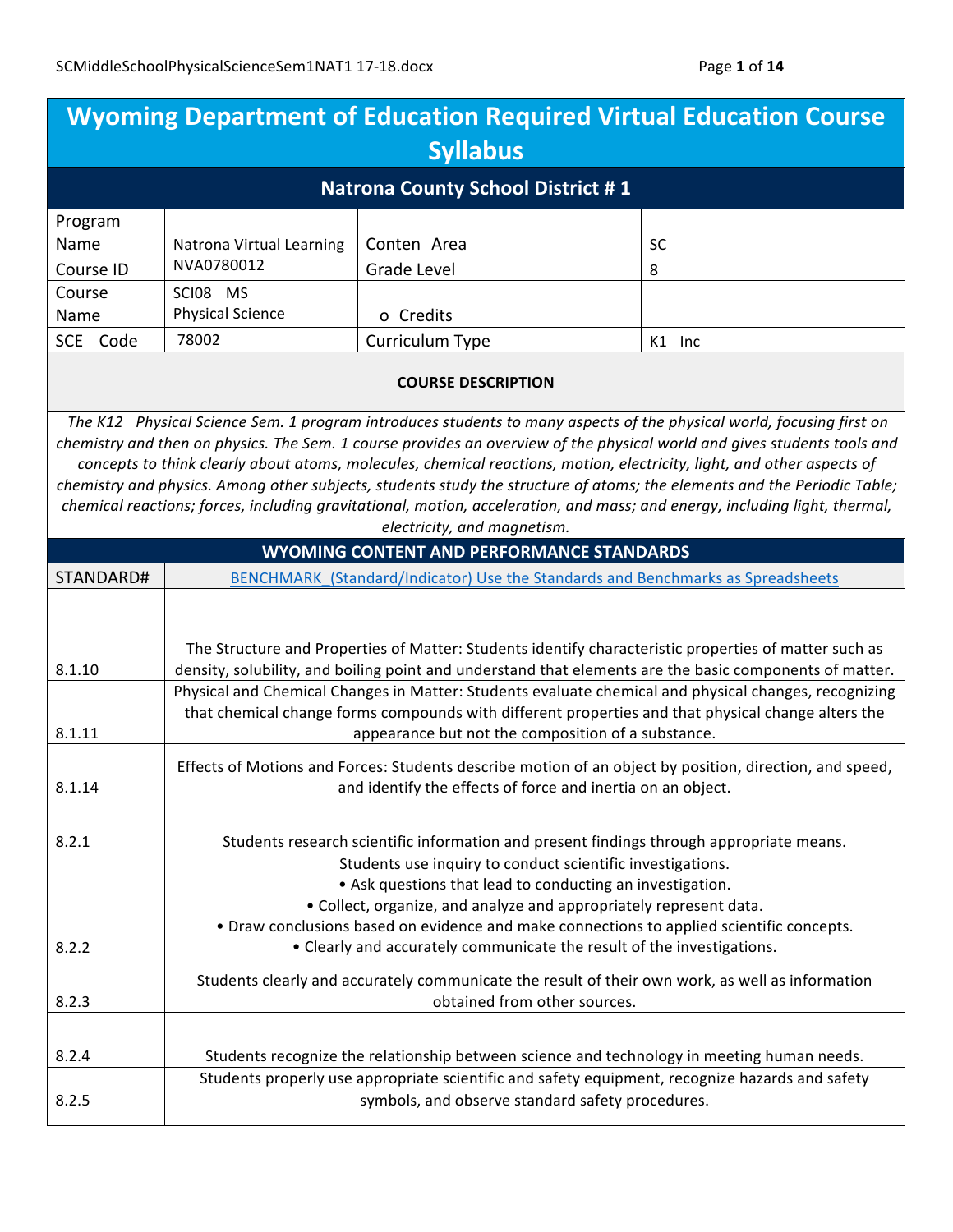| <b>SCOPE AND SEQUENCE</b>                                                     |                                   |                                                                                                                                                                                                                                                                                                                                                                                                                                              |
|-------------------------------------------------------------------------------|-----------------------------------|----------------------------------------------------------------------------------------------------------------------------------------------------------------------------------------------------------------------------------------------------------------------------------------------------------------------------------------------------------------------------------------------------------------------------------------------|
|                                                                               |                                   |                                                                                                                                                                                                                                                                                                                                                                                                                                              |
| <b>UNIT OUTLINE</b>                                                           | STANDARD#                         | <b>OUTCOMES</b><br>OBJECTIVES/STUDENT CENTERED<br><b>GOALS</b>                                                                                                                                                                                                                                                                                                                                                                               |
| Module 1: Intro to Physical Science<br>Lesson 1.01: Intro to Physical Science | 8.1.10                            | Describe and explain a model system<br>physicists have used to represent a<br>real phenomenon. Describe physical<br>science as the study of matter and<br>energy. Differentiate different<br>samples using factors such as density,<br>size, and temperature. Make<br>measurements using the SI system.                                                                                                                                      |
| Module 1: Intro to Physical Science<br>Lesson 1.02: Physical Systems          | 8.1.10                            | Define universal law and give an<br>example. Describe how scientists use<br>models to represent and predict real<br>phenomena in the physical world.<br>Distinguish between a closed system<br>and an open system. Recognize that<br>models change to accommodate new<br>discoveries and observations.                                                                                                                                       |
| Module 1: Intro to Physical Science<br>Lesson 1.03: Measurement and the SI    | 8.1.10                            | Explain why scientists need a system<br>of measurements. Identify<br>fundamental units of the SI and<br>associate each unit with what it<br>measures. Identify the appropriate<br>abbreviation funits of measurement,<br>including SI units. Measure physical<br>quantities using the International<br>System of Units (SI).                                                                                                                 |
| Module 1: Intro to Physical Science<br>Lesson 1.04: Making a Kilodollar       | 8.1.10                            | Compare the scale of the quantities<br>represented by the different prefixes<br>fthe SI units of measurement. Explain<br>why scientists need a system of<br>measurements. Identify fundamental<br>units of the SI and associate each unit<br>with what it measures. Identify the<br>prefixes used in the metric system and<br>the quantities they represent.<br>Measure physical quantities using the<br>International System of Units (SI). |
| Your Choice<br>(Can use optional lab discussions)                             |                                   |                                                                                                                                                                                                                                                                                                                                                                                                                                              |
| Module 1: Intro to Physical Science<br>Lesson 1.05: Model Problems            |                                   | Gain experience answering model<br>problems related to topics of the<br>previous lessons. Recognize the<br>purpose and use of model problems in<br>this course of study.                                                                                                                                                                                                                                                                     |
| Module 1: Intro to Physical Science<br>Lesson 1.06: Scientific Methods        | 8.2.1, 8.2.2, 8.2.3, 8.2.4, 8.2.5 | Describe a scientific investigation as<br>observational experimental.<br>Distinguish a scientific investigation<br>from a demonstration. Pose a specific<br>question that can be investigated with                                                                                                                                                                                                                                           |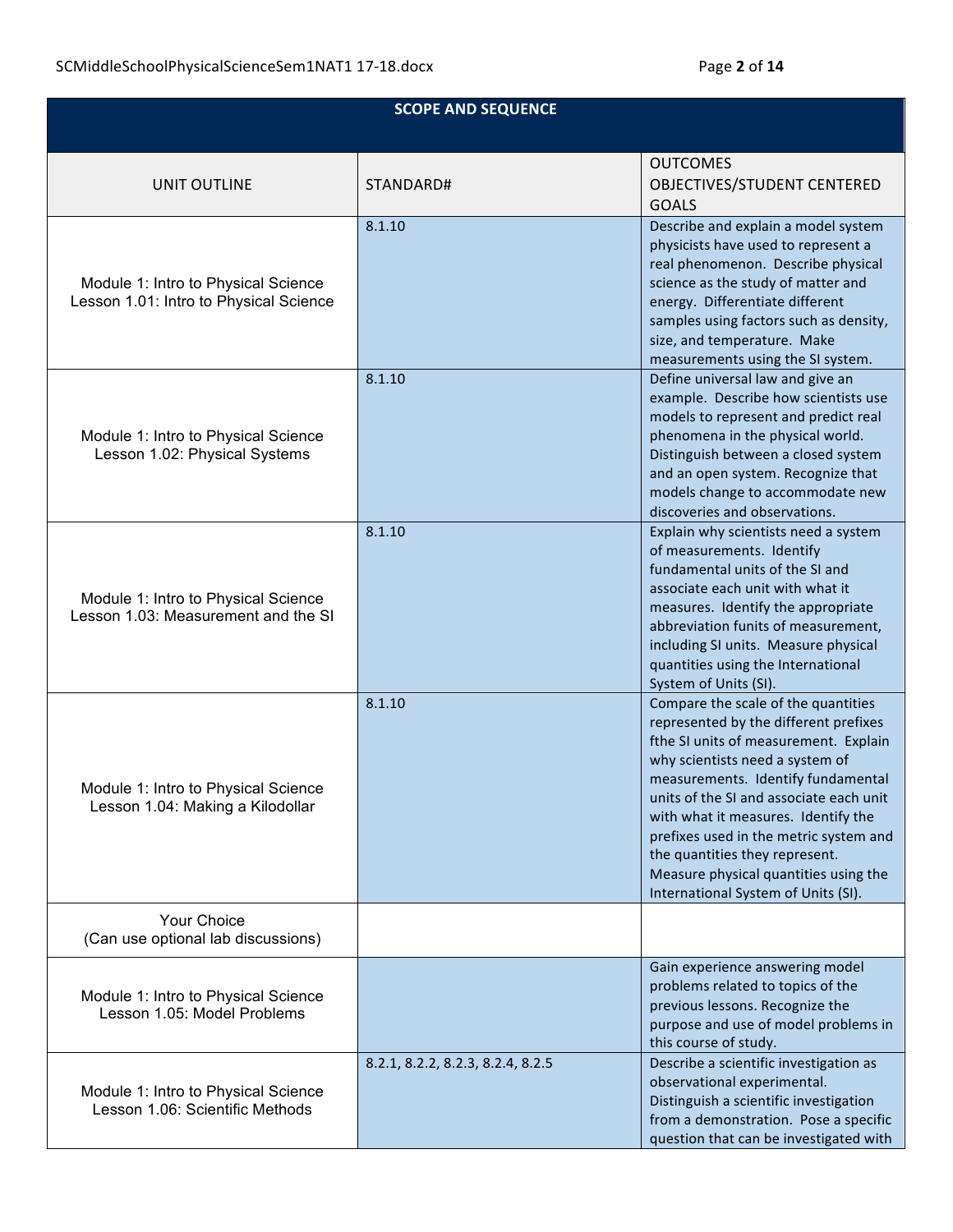|                                                                                |                                   | scientific experimentation. Use the<br>processes of scientific investigation to<br>design and conduct experiments.                                                                                                                                                                                                                                                                                                                                                                                                                                                                                                                                                                                                                                                                              |
|--------------------------------------------------------------------------------|-----------------------------------|-------------------------------------------------------------------------------------------------------------------------------------------------------------------------------------------------------------------------------------------------------------------------------------------------------------------------------------------------------------------------------------------------------------------------------------------------------------------------------------------------------------------------------------------------------------------------------------------------------------------------------------------------------------------------------------------------------------------------------------------------------------------------------------------------|
| Module 1: Intro to Physical Science<br>Lesson 1.07: Experimental Design        | 8.2.1, 8.2.2, 8.2.3, 8.2.4, 8.2.5 | Describe the problems associated with<br>not following a written procedure<br>exactly as it was written, as well as the<br>problems with poorly written<br>procedures. Design an investigation to<br>test a hypothesis and gather<br>information. Explain the importance<br>of writing a chronological, step-by-<br>step set of instructions (procedure)<br>that can be identically replicated by<br>another experimenter. Explain what<br>details can be added to a procedure to<br>make it more easy to follow.<br>Formulate a hypothesis based on<br>available information. Identify<br>independent and dependent variables,<br>constraints, and controls in your<br>investigation. State the purpose of the<br>experiment. Write a step-by-step<br>procedure fthe scientific investigation. |
| Module 1: Intro to Physical Science<br>Lesson 1.08: Scientific Sources         | 8.2.1, 8.2.2, 8.2.3, 8.2.4, 8.2.5 | Design an investigation to test a<br>hypothesis and gather information.<br>Use the processes of scientific<br>investigation to design and conduct<br>experiments.                                                                                                                                                                                                                                                                                                                                                                                                                                                                                                                                                                                                                               |
| Module 1: Intro to Physical Science<br>Lesson 1.08: Scientific Sources (cont.) |                                   |                                                                                                                                                                                                                                                                                                                                                                                                                                                                                                                                                                                                                                                                                                                                                                                                 |
| Module 1: Intro to Physical Science<br>Lesson 1.09: Data Collection            | 8.2.2                             | Collect data during a scientific<br>investigation. Describe the differences<br>between quantitative and qualitative<br>data. Design a data collection table to<br>collect estimates, measurements, and<br>results. Determine the mean and<br>mode fa data set. Measure, record,<br>calculate, and report results, using<br>metric units.                                                                                                                                                                                                                                                                                                                                                                                                                                                        |
| Module 1: Intro to Physical Science<br>Lesson 1.10: Data Analysis              | 8.2.2                             | Compare and contrast the main<br>features and uses of bar graphs, line<br>graphs, and circle graphs. Describe<br>the differences between quantitative<br>and qualitative data. Determine<br>appropriate ways to report data from<br>an investigation. Use graphs and<br>charts to share experimental data.                                                                                                                                                                                                                                                                                                                                                                                                                                                                                      |
| Your Choice<br>(Can use optional lab discussions)                              |                                   |                                                                                                                                                                                                                                                                                                                                                                                                                                                                                                                                                                                                                                                                                                                                                                                                 |
| Module 1: Intro to Physical Science<br>Lesson 1.11: Reporting Conclusions      | 8.2.3                             | Draw conclusions based on the results<br>of an investigation. Identify possible<br>sources of errin the experiment and in<br>the data collected. Identify sources of                                                                                                                                                                                                                                                                                                                                                                                                                                                                                                                                                                                                                            |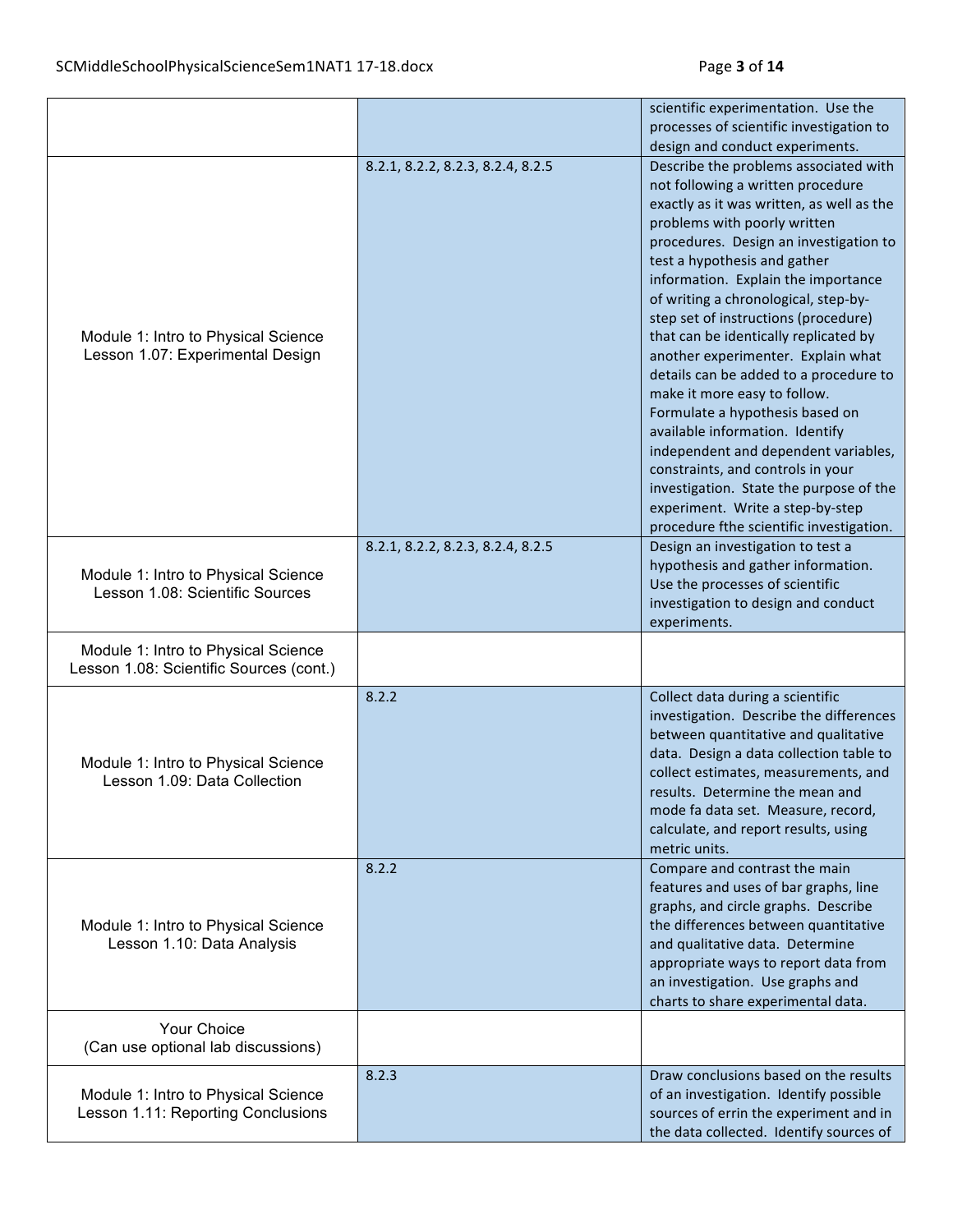|                                     |                                   | information used in scientific research.                                    |
|-------------------------------------|-----------------------------------|-----------------------------------------------------------------------------|
|                                     |                                   | Summarize an investigation in a                                             |
|                                     |                                   | written report.                                                             |
|                                     | 8.2.3                             | Display scientific data using tables,                                       |
|                                     |                                   | charts, graphs, visuals, written                                            |
| Module 1: Intro to Physical Science |                                   | descriptions. Explain why it is                                             |
| Lesson 1.12: Create a Display       |                                   | important to present a research                                             |
|                                     |                                   | experiment and the findings on a                                            |
|                                     |                                   | display.                                                                    |
|                                     | 8.2.3                             | Communicate orally the background,                                          |
|                                     |                                   | methods, results, interpretation, and                                       |
|                                     |                                   | conclusions of an investigation.                                            |
| Module 1: Intro to Physical Science |                                   | Develop a plan fan oral presentation.                                       |
| Lesson 1.13: Oral Presentation      |                                   | Explain why it is important to present                                      |
|                                     |                                   | a research experiment and the                                               |
|                                     |                                   | findings through an oral presentation.                                      |
|                                     |                                   |                                                                             |
| Module 1: Intro to Physical Science |                                   |                                                                             |
| Lesson 1.14: Module Review          |                                   |                                                                             |
| Module 1: Intro to Physical Science |                                   |                                                                             |
| Lesson 1.14: Module Review (cont.)  |                                   |                                                                             |
|                                     |                                   |                                                                             |
| Module 1: Intro to Physical Science | 8.2.1, 8.2.2, 8.2.3, 8.2.4, 8.2.5 |                                                                             |
| Lesson 1.15: Module Exam            |                                   |                                                                             |
|                                     |                                   |                                                                             |
| Module 1: Intro to Physical Science |                                   |                                                                             |
| Lesson 1.15: Module Exam (cont.)    |                                   |                                                                             |
|                                     | 8.1.10                            | Describe how scientific discoveries                                         |
|                                     |                                   | explain the nature of the materials                                         |
|                                     |                                   | that make up our world. Describe six                                        |
|                                     |                                   | properties of matter. Describe the                                          |
|                                     |                                   | patterns of organization represented                                        |
|                                     |                                   | in the periodic table. Describe the                                         |
| Module 2: Matter                    |                                   | structure of an atom of an element                                          |
| Lesson 2.01: Matter                 |                                   | and its isotopes. Distinguish between                                       |
|                                     |                                   |                                                                             |
|                                     |                                   | physical changes and chemical                                               |
|                                     |                                   | changes. Explain how and why                                                |
|                                     |                                   | materials that make up our world                                            |
|                                     |                                   | change. Explain how the motion of                                           |
|                                     |                                   | molecules differs in different states of                                    |
|                                     |                                   | matter.                                                                     |
|                                     | 8.1.10                            | Describe how and why models of the                                          |
|                                     |                                   | atom have changed over time.                                                |
|                                     |                                   | Describe one model structure of an                                          |
|                                     |                                   | atom as a nucleus made up of protons                                        |
|                                     |                                   | and neutrons, surrounded by                                                 |
| Module 2: Matter                    |                                   | electrons. Describe the significant                                         |
| Lesson 2.02: Atoms                  |                                   | historical models and scientists that                                       |
|                                     |                                   | contributed to modern model of an                                           |
|                                     |                                   | atom. Describe the specific particles                                       |
|                                     |                                   | of an atom - proton, neutron, electron                                      |
|                                     |                                   | - and their relationship with one                                           |
|                                     |                                   | another. Explain that all matter is<br>made up of atoms. Explain what is an |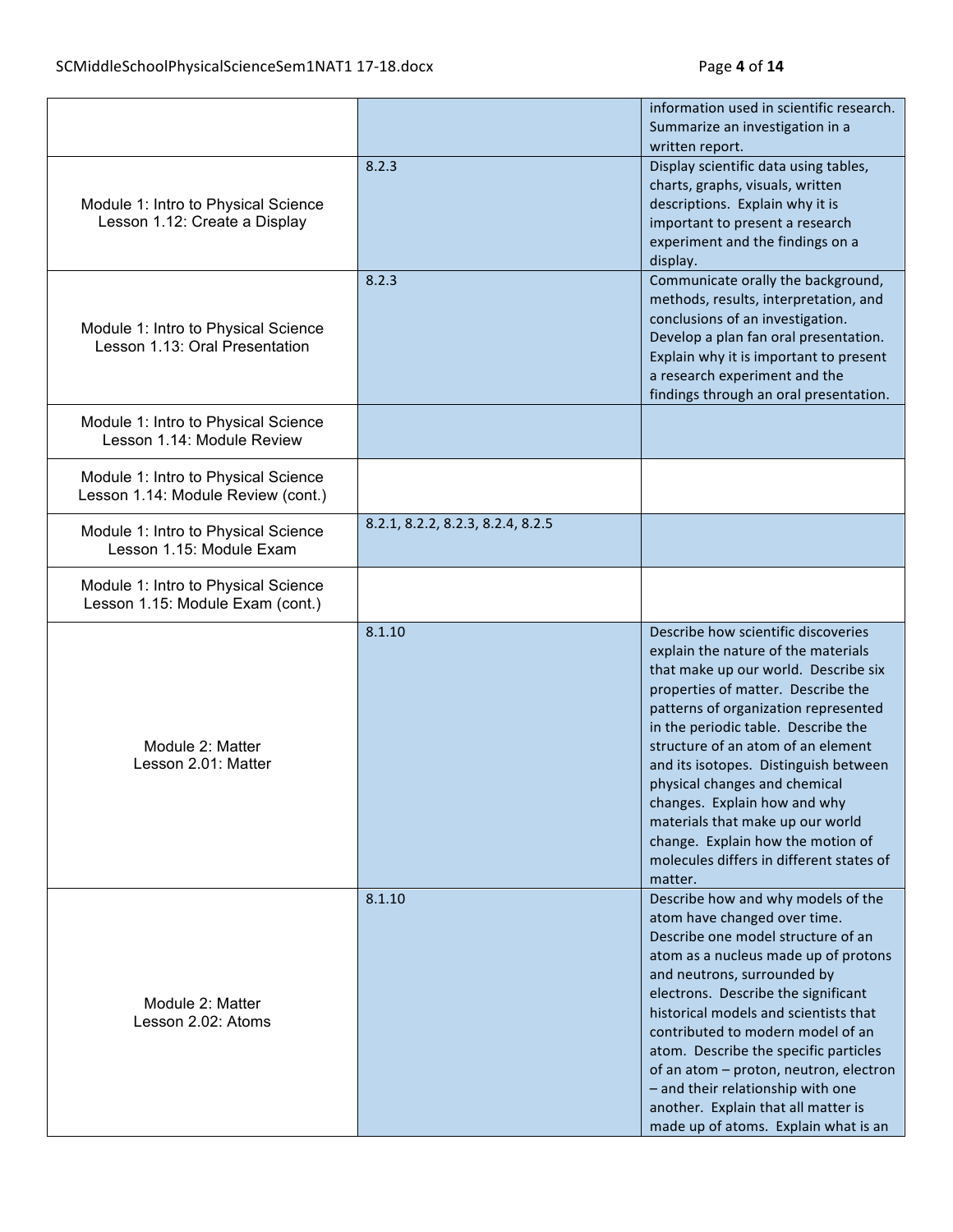|                                                              |        | element and what makes one element<br>different from another.                                                                                                                                                                                                                                                                                                                                                                                                                                                                                                                                     |
|--------------------------------------------------------------|--------|---------------------------------------------------------------------------------------------------------------------------------------------------------------------------------------------------------------------------------------------------------------------------------------------------------------------------------------------------------------------------------------------------------------------------------------------------------------------------------------------------------------------------------------------------------------------------------------------------|
| Module 2: Matter<br>Lesson 2.03: A Model of an Atom          | 8.1.10 | Build an accurate model of an atom.<br>Describe how and why models of the<br>atom have changed over time.<br>Describe one model structure of an<br>atom as a nucleus made up of protons<br>and neutrons, surrounded by<br>electrons. Describe the specific<br>particles of an atom - proton,<br>neutron, electron - and their<br>relationship with one another. Explain<br>that all matter is made up of atoms.                                                                                                                                                                                   |
| Module 2: Matter<br>Lesson 2.03: A Model of an Atom (cont.)  |        |                                                                                                                                                                                                                                                                                                                                                                                                                                                                                                                                                                                                   |
| Module 2: Matter<br>Lesson 2.04: Atomic and Mass Numbers     | 8.1.10 | Compare atomic number with the<br>atomic mass of an element. Define<br>atomic number. Define isotope and<br>explain the difference between stable<br>and radioactive isotopes. Explain how<br>an isotope of an element has the same<br>number of protons but a different<br>number of neutrons in the nucleus.<br>Explain how the atomic number is<br>related to an element's number of<br>protons, neutrons, and electrons.<br>Explain what is an element's atomic<br>mass and how it is calculated.<br>Recognize that isotopes of an element<br>typically have many similar<br>characteristics. |
| Module 2: Matter<br>Lesson 2.05: Labeling an Atom            | 8.1.10 | Compare atomic number with the<br>atomic mass of an element. Define<br>atomic number. Explain how an<br>isotope of an element has the same<br>number of protons but a different<br>number of neutrons in the nucleus.<br>Explain how the atomic number is<br>related to an element's number of<br>protons, neutrons, and electrons.<br>Explain what is an element's atomic<br>mass and how it is calculated.<br>Recognize that isotopes of an element<br>typically have many similar<br>characteristics.                                                                                          |
| Module 2: Matter<br>Lesson 2.06: Periodic Table and Elements | 8.1.10 | Define and explain period, group, and<br>family as it relates to sections of<br>elements seen together on the<br>Periodic Table. Describe the historical<br>development of the periodic table,<br>including Mendeleev's contributions,<br>based on physical characteristics.<br>Explain how the arrangement of                                                                                                                                                                                                                                                                                    |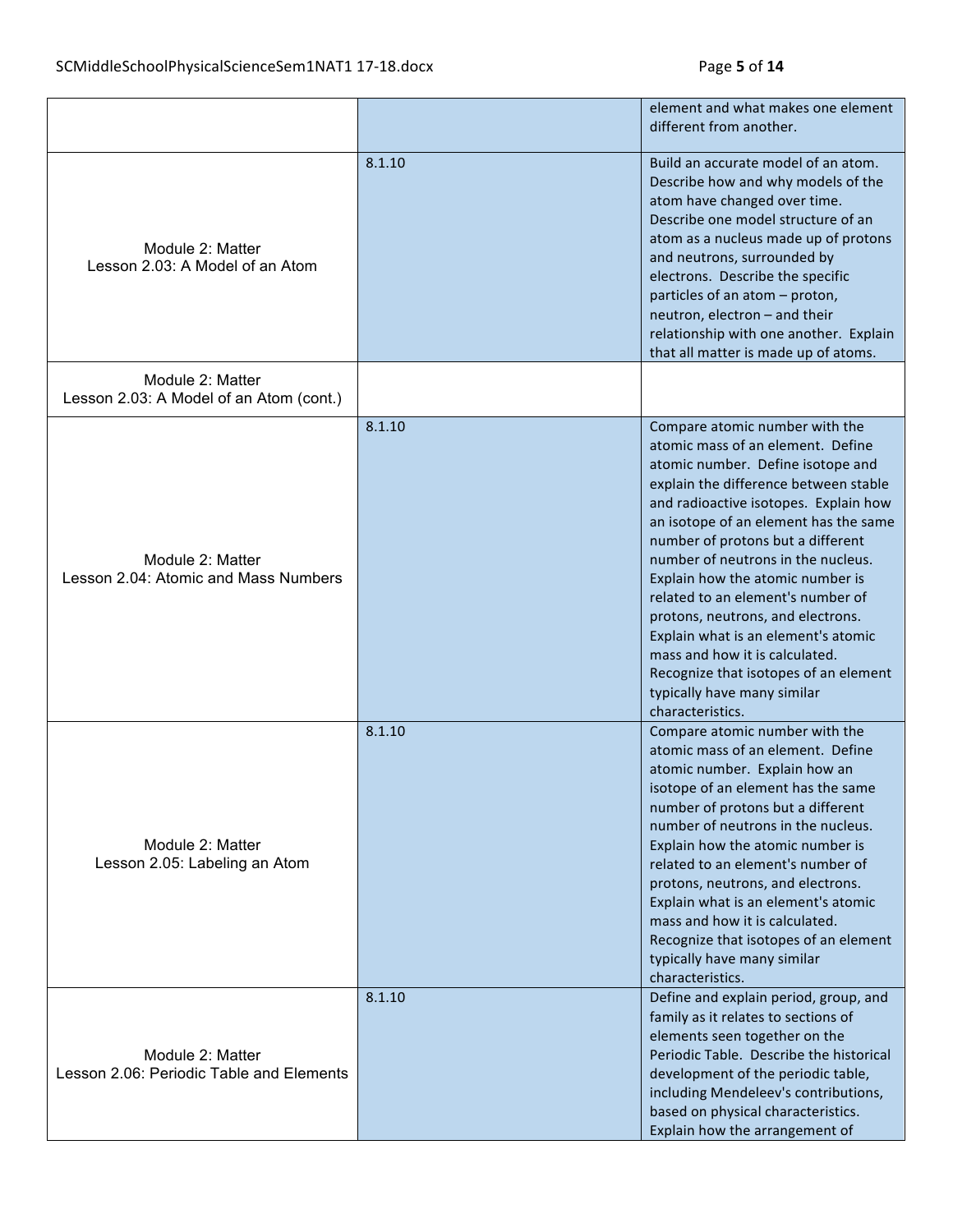|                                                                        |        | elements in the periodic table now<br>reflects the number of protons and<br>electrons in atoms. Identify elements<br>as the basic building blocks of matter.                                                                                                                                                                                                                                                                                                                        |
|------------------------------------------------------------------------|--------|-------------------------------------------------------------------------------------------------------------------------------------------------------------------------------------------------------------------------------------------------------------------------------------------------------------------------------------------------------------------------------------------------------------------------------------------------------------------------------------|
| Module 2: Matter<br>Lesson 2.07: Design of the Periodic Table          | 8.1.10 | Describe the design of the periodic<br>table and explain how elements are<br>grouped (e.g., families and periods).<br>Explain how shared exchanged<br>electrons changes the charge of an<br>element's atom. Identify areas of the<br>periodic table that group metals,<br>nonmetals, and inert gases. Interpret<br>a diagram that displays information<br>about a specific element (e.g., symbol,<br>atomic number, name of element, and<br>atomic mass.                            |
| Module 2: Matter<br>Lesson 2.08: Boiling and Melting Points            | 8.1.10 | Compare boiling points and melting<br>points of different elements and<br>identify trends in the periodic table.<br>Describe the design of the periodic<br>table and explain how elements are<br>grouped (e.g., families and periods).<br>Identify areas of the periodic table<br>that group metals, nonmetals, and<br>inert gases. Interpret a diagram that<br>displays information about a specific<br>element (e.g., symbol, atomic number,<br>name of element, and atomic mass. |
| Module 2: Matter<br>Lesson 2.08: Boiling and Melting Points<br>(cont.) |        |                                                                                                                                                                                                                                                                                                                                                                                                                                                                                     |
| Module 2: Matter<br>Lesson 2.09: Molecules                             | 8.1.10 | Define a molecule as two more atoms<br>that share electrons in a chemical<br>bond. Describe chemical bonding as<br>the formation of new substances<br>through the combination of the atoms<br>of specific elements. Explain that a<br>molecule is the smallest particle of a<br>compound with all the properties of<br>that substance. Explain the role of<br>shared and borrowed electrons in<br>forming molecules.                                                                |
| Module 2: Matter<br>Lesson 2.10: Molecules fGood Health                | 8.1.10 | Define a molecule as two more atoms<br>that share electrons in a chemical<br>bond. Describe chemical bonding as<br>the formation of new substances<br>through the combination of the atoms<br>of specific elements. Describe the role<br>of elements and molecules in making<br>up the nutrients we eat and drink.<br>Explain that a molecule is the smallest<br>particle of a compound with all the<br>properties of that substance.                                               |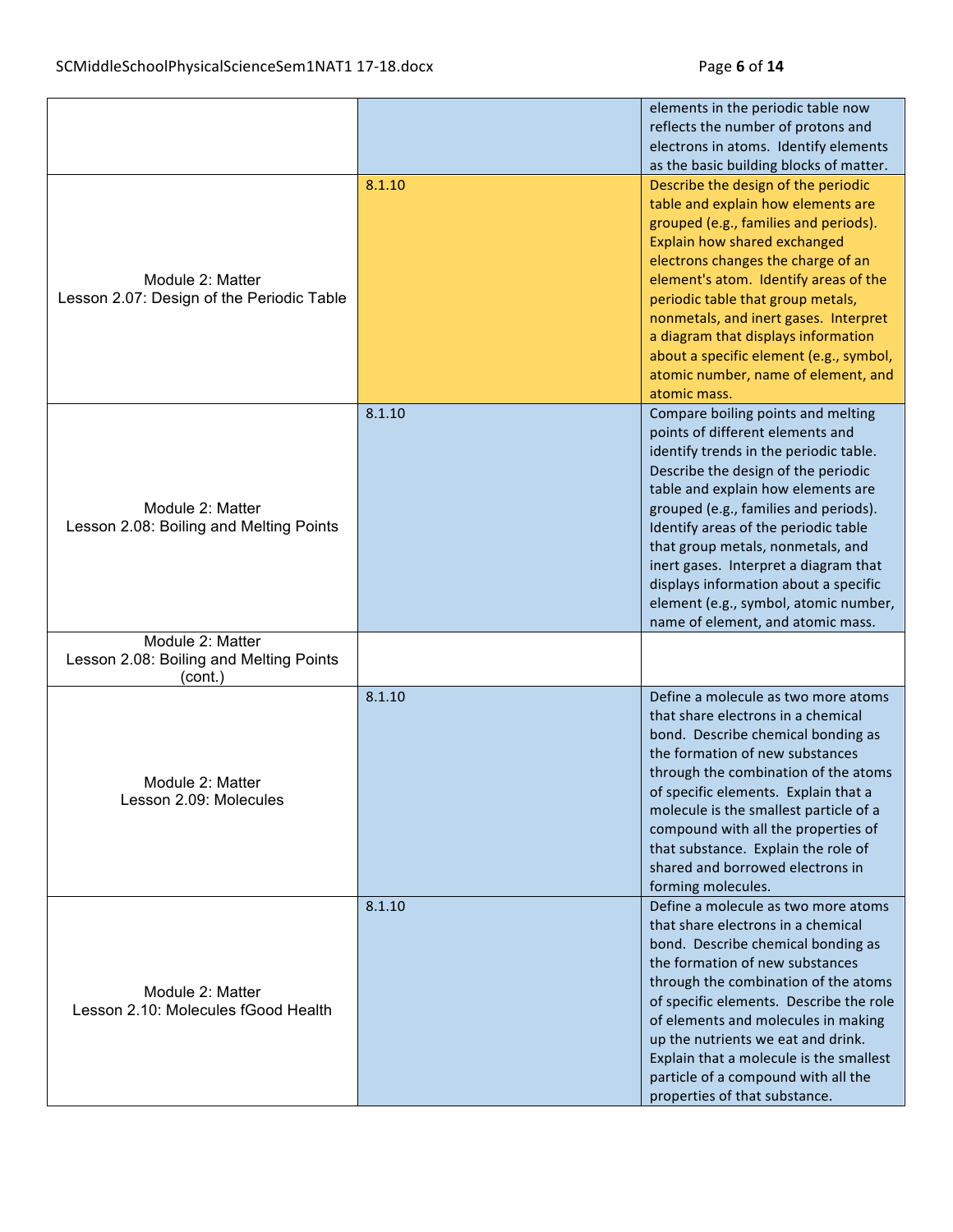| Module 2: Matter<br>Lesson 2.11: Properties of Matter             | 8.1.10 | Differentiate physical and chemical<br>properties of matter. Give examples<br>of chemical properties of substances.<br>Give examples of physical properties<br>of substances.                                                                                                                                                                                                                                                                                                                                                                                                                                                                                                                                                                                                                     |
|-------------------------------------------------------------------|--------|---------------------------------------------------------------------------------------------------------------------------------------------------------------------------------------------------------------------------------------------------------------------------------------------------------------------------------------------------------------------------------------------------------------------------------------------------------------------------------------------------------------------------------------------------------------------------------------------------------------------------------------------------------------------------------------------------------------------------------------------------------------------------------------------------|
| Module 2: Matter<br>Lesson 2.12: States of Matter                 | 8.1.10 | Describe how atoms and the<br>arrangement of atoms contribute to<br>the properties and states of matter.<br>Explain how molecular motion differs<br>in solids, liquids, and gases. Identify<br>different states of matter.                                                                                                                                                                                                                                                                                                                                                                                                                                                                                                                                                                        |
| <b>Your Choice</b><br>(Can use optional lab discussions)          |        |                                                                                                                                                                                                                                                                                                                                                                                                                                                                                                                                                                                                                                                                                                                                                                                                   |
| Module 2: Matter<br>Lesson 2.13: Physical and Chemical<br>Changes | 8.1.10 | Distinguish examples of physical and<br>chemical changes. Give examples of<br>chemical properties of substances.<br>Recognize that chemical reactions<br>release absorb heat.                                                                                                                                                                                                                                                                                                                                                                                                                                                                                                                                                                                                                     |
| Module 2: MatterLesson 2.14: Module<br>Review                     | 8.1.10 |                                                                                                                                                                                                                                                                                                                                                                                                                                                                                                                                                                                                                                                                                                                                                                                                   |
| Module 2: Matter<br>Lesson 2.14: Module Review (cont.)            |        |                                                                                                                                                                                                                                                                                                                                                                                                                                                                                                                                                                                                                                                                                                                                                                                                   |
| Module 2: Matter<br>Lesson 2.15: Module Exam                      | 8.1.10 |                                                                                                                                                                                                                                                                                                                                                                                                                                                                                                                                                                                                                                                                                                                                                                                                   |
| Module 2: Matter<br>Lesson 2.15: Module Exam (cont.)              |        |                                                                                                                                                                                                                                                                                                                                                                                                                                                                                                                                                                                                                                                                                                                                                                                                   |
| Module 3: Chemistry<br>Lesson 3.01: Chemistry                     | 8.1.11 | Balance chemical equations and<br>explain what it means to balance such<br>an equation. Compare the chemistry<br>of acids and bases. Compare the<br>chemistry of ionic and covalent bonds.<br>Describe how the arrangement of<br>electrons affects the formation of<br>ionic and covalent compounds. Explain<br>how chemical reactions occur. Explain<br>how compounds are formed by<br>combining two more different<br>elements. Explain how the properties<br>of any substance depends on the<br>arrangement and types of atoms that<br>are bonded together. Explain what is<br>modeled by a chemical formula.<br>Interpret graphs showing the rates of<br>chemical reactions. Recognize that the<br>properties of compounds differ from<br>their constituent elements and<br>provide examples. |
| Module 3: Chemistry<br>Lesson 3.02: Chemical Reactions            | 8.1.11 | Describe how chemical reactions<br>involve breaking and reforming bonds<br>(either ionic covalent). Describe the<br>relationship between reactants and                                                                                                                                                                                                                                                                                                                                                                                                                                                                                                                                                                                                                                            |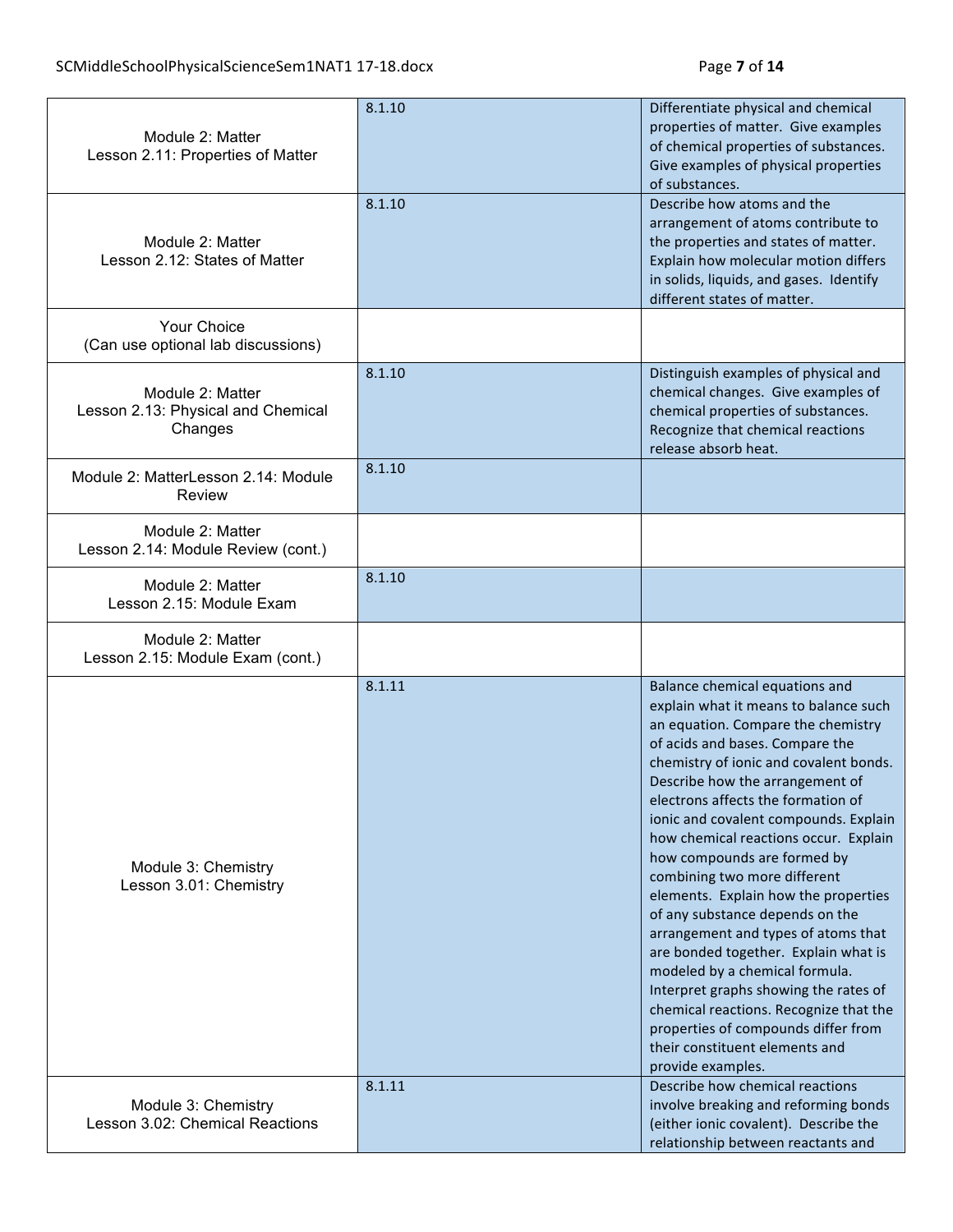|                                                                    |        | products in a chemical reaction.<br>Explain how reactants enter into<br>chemical reactions that result in<br>products. Explain that energy is<br>always involved in chemical reactions<br>either as absorption release of heat.<br>Recognize that chemical reactions may<br>involve the formation of a precipitate,<br>the generation of gas, a change in<br>color.                                                                                                                          |
|--------------------------------------------------------------------|--------|----------------------------------------------------------------------------------------------------------------------------------------------------------------------------------------------------------------------------------------------------------------------------------------------------------------------------------------------------------------------------------------------------------------------------------------------------------------------------------------------|
| Module 3: Chemistry<br>Lesson 3.03: Chemical Formulas              | 8.1.11 | Compare ionic and covalent bonds.<br>Compare ionic and covalent<br>compounds and their molecular<br>formulas. Describe how to write jonic<br>and covalent compound formulas.<br>Explain and give examples of how<br>chemical formulas can express<br>chemical reactions. Identify various<br>compounds by their chemical<br>formulas.                                                                                                                                                        |
| Module 3: Chemistry<br>Lesson 3.04: Rates of Chemical<br>Reactions | 8.1.11 | Describe factors that influence the<br>rate of reactions (e.g., changing the<br>concentration of reactants, changing<br>the surface area of solids, using a<br>catalyst). Explain that chemical<br>reactions occur at different rates.<br>Explain that reactions occur at<br>different rates and that reaction rates<br>can change. Explain what it means fa<br>reaction to have reached equilibrium.<br>Provide examples that illustrate<br>different reaction rates.                       |
| Module 3: Chemistry<br>Lesson 3.05: Chemical Equations             | 8.1.11 | Describe a chemical reaction using a<br>chemical equation. Explain<br>"conservation of mass" in chemical<br>reactions. Explain how to balance<br>chemical equations, showing that<br>nothing is gained lost in a chemical<br>reaction.                                                                                                                                                                                                                                                       |
| Module 3: Chemistry<br>Lesson 3.06: A Balancing Act                | 8.1.11 | Describe a chemical reaction using a<br>chemical equation. Explain<br>"conservation of mass" in chemical<br>reactions. Explain how to balance<br>chemical equations, showing that<br>nothing is gained lost in a chemical<br>reaction. Develop models to describe<br>the atomic composition of simple<br>molecules and extended structures.<br>Develop and use a model to describe<br>how the total number of atoms does<br>not change in a chemical reaction and<br>thus mass is conserved. |
| Module 3: Chemistry<br>Lesson 3.07: Solutions                      | 8.1.11 | Define and differentiate solvent,<br>solute, and solution. Describe what it<br>means fa solution to be saturated.                                                                                                                                                                                                                                                                                                                                                                            |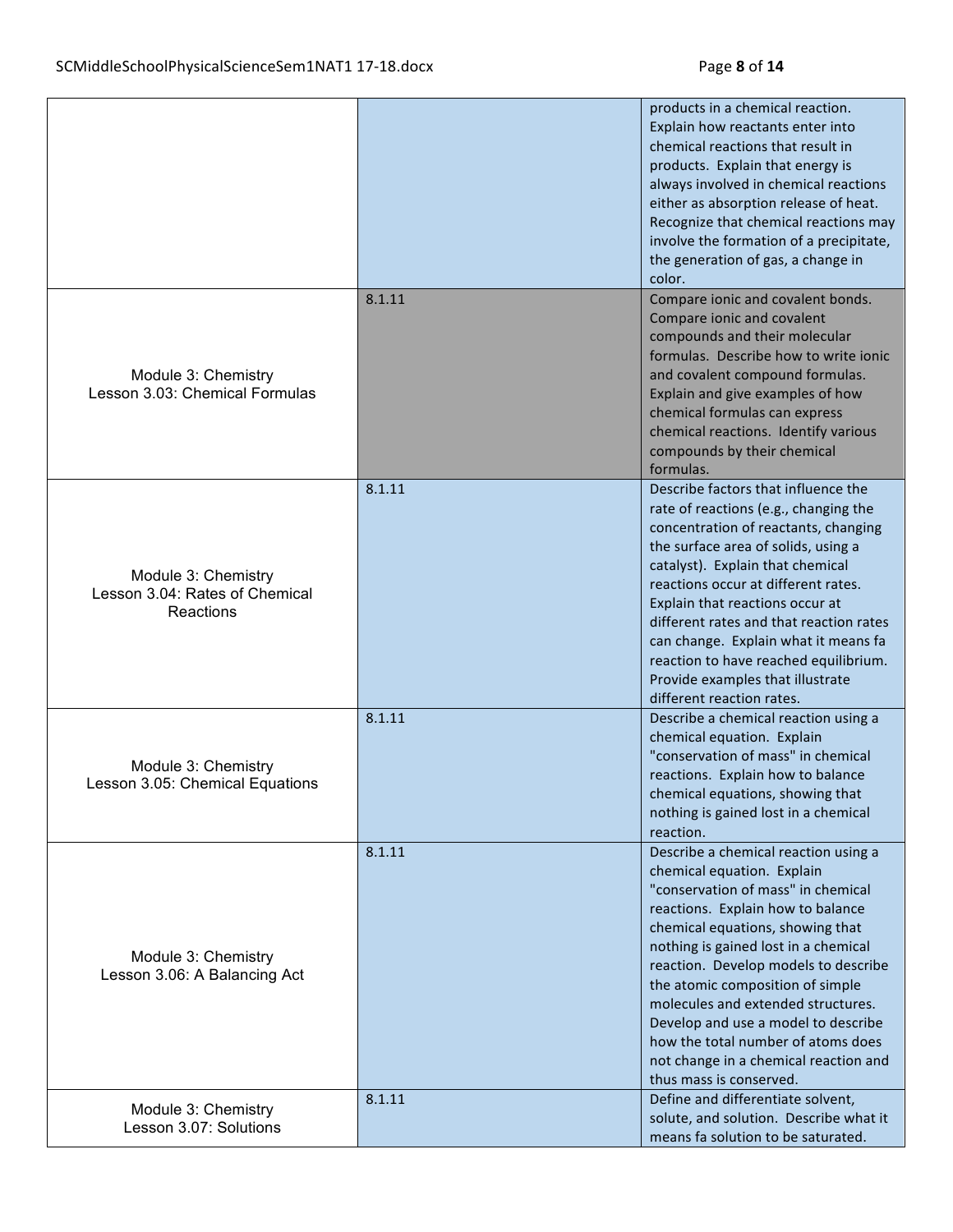|                                                                             |        | Explain the different types of pure<br>substances. Interpret data presented<br>in solubility graphs and explain the<br>effect of different variables on<br>solubility rates.                                                                                                                                                                                                                       |
|-----------------------------------------------------------------------------|--------|----------------------------------------------------------------------------------------------------------------------------------------------------------------------------------------------------------------------------------------------------------------------------------------------------------------------------------------------------------------------------------------------------|
| <b>Your Choice</b><br>(Can use optional lab discussions)                    |        |                                                                                                                                                                                                                                                                                                                                                                                                    |
| Module 3: Chemistry<br>Lesson 3.08: Substances                              | 8.1.11 | Compare mixtures and solutions.<br>Explain the difference between a pure<br>substance and a mixture. Given a list<br>of common substances and/chemical<br>formulas, classify matter as elements,<br>molecules, compounds, solutions,<br>mixtures.                                                                                                                                                  |
| Module 3: Chemistry<br>Lesson 3.09: Acids and Bases                         | 8.1.11 | Compare properties of acids and<br>bases. Define pH and explain how it is<br>determined. Describe how litmus<br>paper is used as an indicatof<br>something being acidic basic.<br>Determine whether a given solution is<br>acidic, basic, neutral. Explain how a<br>pH scale is used to determine the<br>acidity basic properties of a solution.<br>Recognize and label common acids<br>and bases. |
| Module 3: Chemistry<br>Lesson 3.10: Module Review                           | 8.1.11 |                                                                                                                                                                                                                                                                                                                                                                                                    |
| Module 3: Chemistry<br>Lesson 3.10: Module Review (cont.)                   |        |                                                                                                                                                                                                                                                                                                                                                                                                    |
| Module 3: Chemistry<br>Lesson 3.11: Module Exam                             | 8.1.11 |                                                                                                                                                                                                                                                                                                                                                                                                    |
| Module 3: Chemistry<br>Lesson 3.11: Module Exam (cont.)                     |        |                                                                                                                                                                                                                                                                                                                                                                                                    |
| Module 4: Motion and Newton's Laws<br>Lesson 4.01: Motion and Newton's Laws | 8.1.14 | Apply mathematical solutions to solve<br>problems involving speed and velocity<br>of objects. Apply Newton's Laws to<br>solve motion-related problems. Apply<br>Newton's Universal Law of Gravitation<br>to explain how gravity acts upon all<br>objects in the universe. Draw<br>conclusions based on data gathered in<br>an experiment. Explain how Newton's<br>three laws are all related.      |
| Module 4: Motion and Newton's Laws<br>Lesson 4.02: Motion                   | 8.1.14 | Define motion as a change in position<br>within a certain amount of time.<br>Explain that the motion of an object<br>can be described according to its<br>position, direction, and speed. Explain<br>that motion is established with respect<br>to a frame of reference. Interpret<br>diagrams that represent motion.                                                                              |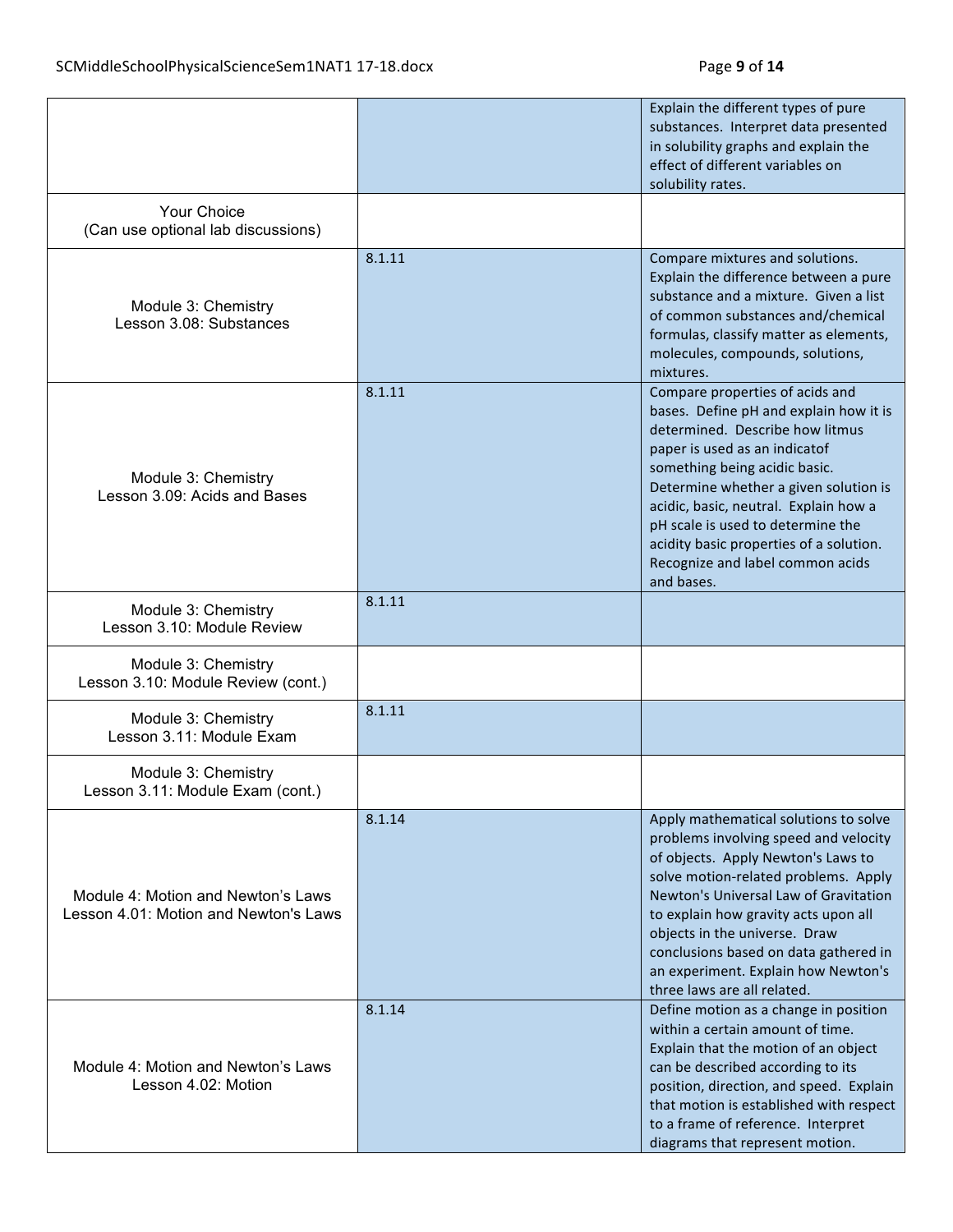| Module 4: Motion and Newton's Laws<br>Lesson 4.03: Calculating Speed                | 8.1.14 | Calculate a quantity that is derived<br>from other, more basic, quantities that<br>are measured. Design an experiment<br>to test a hypothesis to gather<br>information; state the purpose of the<br>experiment. Draw conclusions based<br>on data gathered in an experiment.                                                                                                                                                                                                                               |
|-------------------------------------------------------------------------------------|--------|------------------------------------------------------------------------------------------------------------------------------------------------------------------------------------------------------------------------------------------------------------------------------------------------------------------------------------------------------------------------------------------------------------------------------------------------------------------------------------------------------------|
| Module 4: Motion and Newton's Laws<br>Lesson 4.03: Calculating Speed (cont.)        |        |                                                                                                                                                                                                                                                                                                                                                                                                                                                                                                            |
| Module 4: Motion and Newton's Laws<br>Lesson 4.04: Speed and Velocity               | 8.1.14 | Compare and contrast speed and<br>velocity and how they both change.<br>Define speed as the distance an object<br>has traveled divided by time. Define<br>velocity as the speed of an object in a<br>certain direction. Interpret<br>information about speed and velocity<br>presented in tables and graphs. Solve<br>problems about speed.                                                                                                                                                                |
| Module 4: Motion and Newton's Laws<br>Lesson 4.05: Measuring Speed and<br>Velocity  | 8.1.14 | Compare and contrast speed and<br>velocity and how they are measured.<br>Describe the variables in the formulas<br>fspeed and velocity. Explain that<br>velocity in one dimension may be<br>positive negative while speed always<br>has a positive value. Solve problems<br>about speed and velocity using graphs,<br>drawings, and computation.                                                                                                                                                           |
| Module 4: Motion and Newton's Laws<br>Lesson 4.06: Changing Velocity Math           | 8.1.14 | Solve problems about speed and<br>velocity using graphs, drawings, and<br>computation.                                                                                                                                                                                                                                                                                                                                                                                                                     |
| Module 4: Motion and Newton's Laws<br>Lesson 4.07: Newton's Second Law of<br>Motion | 8.1.14 | Define acceleration as a change in<br>velocity per unit of time. Explain<br>Newton's Second Law of Motion.<br>Explain that the acceleration of an<br>object depends on its mass and the<br>total amount of force applied to it.<br>Solve problems using the formula $F =$<br>ma.                                                                                                                                                                                                                           |
| Your Choice<br>(Can use optional lab discussions)                                   |        |                                                                                                                                                                                                                                                                                                                                                                                                                                                                                                            |
| Module 4: Motion and Newton's Laws<br>Lesson 4.08: Acceleration                     | 8.1.14 | Define acceleration as the rate of<br>change of velocity. Describe how<br>acceleration and gravity are related.<br>Explain that changes in velocity may<br>be caused by changes in speed and<br>direction. Explain the variables in the<br>formula facceleration; and apply the<br>formula to calculate facceleration to<br>calculate fone variable if the<br>acceleration and the other variable are<br>given. Fmotion in one dimension,<br>distinguish among positive, negative,<br>and no acceleration. |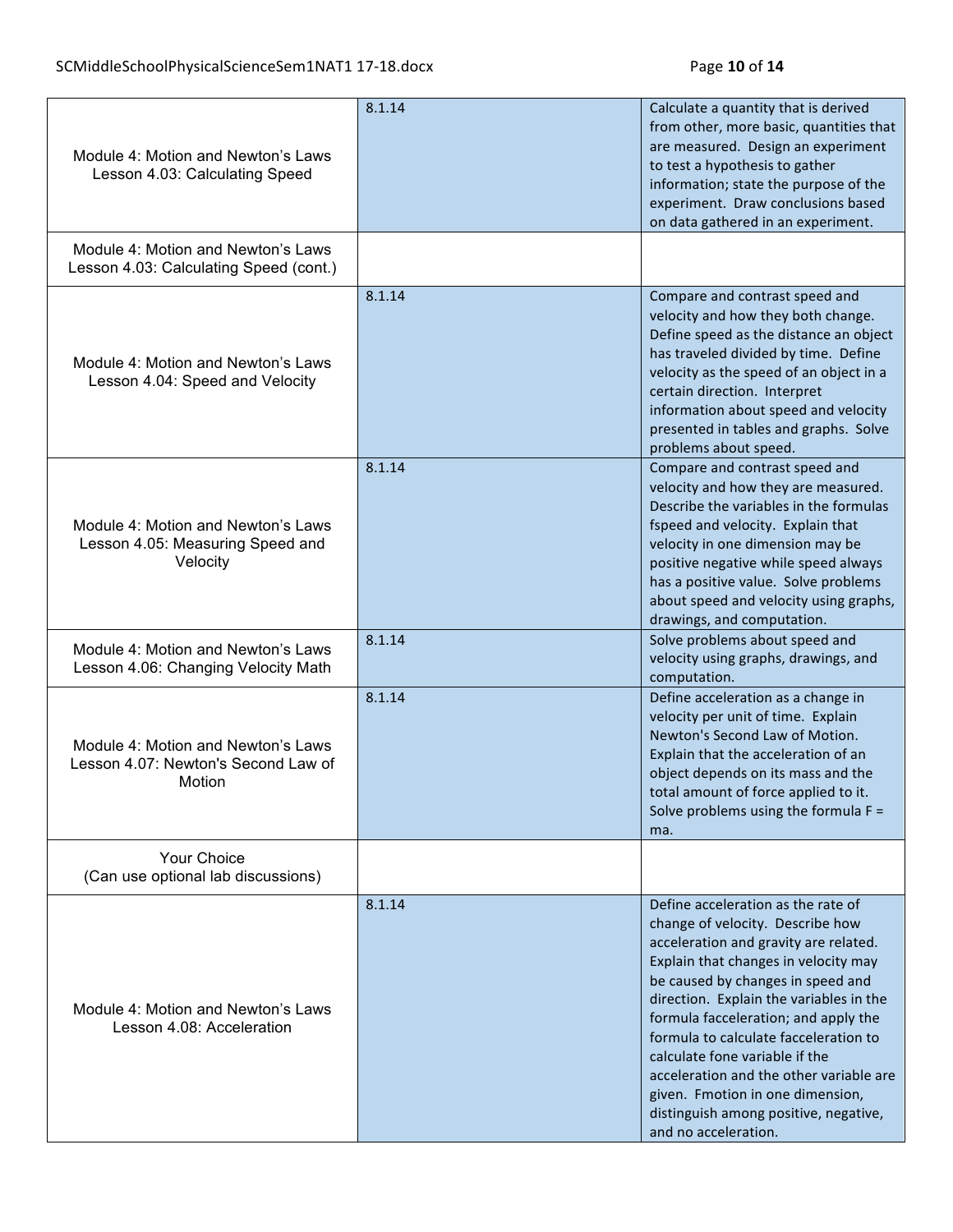| Module 4: Motion and Newton's Laws<br>Lesson 4.09: Balanced and Unbalanced<br>Forces | 8.1.14 | Describe how to diagram forces with<br>arrows that show the relative size and<br>direction of each force. Distinguish<br>between balanced and unbalanced<br>forces. Explain how equal & opposite<br>forces cause an object to remain at<br>rest move at a constant velocity.<br>Explain how unbalanced forces change<br>the motion of an object.                                                                                                                                                                                                                                                                                   |
|--------------------------------------------------------------------------------------|--------|------------------------------------------------------------------------------------------------------------------------------------------------------------------------------------------------------------------------------------------------------------------------------------------------------------------------------------------------------------------------------------------------------------------------------------------------------------------------------------------------------------------------------------------------------------------------------------------------------------------------------------|
| Module 4: Motion and Newton's Laws<br>Lesson 4:10: Newton's Math                     | 8.1.14 | Apply mathematical solutions to solve<br>problems involving speed and velocity<br>of objects. Apply Newton's Laws to<br>solve motion-related problems. Apply<br>Newton's Universal Law of Gravitation<br>to explain how gravity acts upon all<br>objects in the universe.                                                                                                                                                                                                                                                                                                                                                          |
| Module 4: Motion and Newton's Laws<br>Lesson 4.11: Module Review                     |        |                                                                                                                                                                                                                                                                                                                                                                                                                                                                                                                                                                                                                                    |
| Module 4: Motion and Newton's Laws<br>Lesson 4.11: Module Review (cont.)             |        |                                                                                                                                                                                                                                                                                                                                                                                                                                                                                                                                                                                                                                    |
| Module 4: Motion and Newton's Laws<br>Lesson 4.12: Module Exam                       |        |                                                                                                                                                                                                                                                                                                                                                                                                                                                                                                                                                                                                                                    |
| Module 4: Motion and Newton's Laws<br>Lesson 4.12: Module Exam (cont.)               |        |                                                                                                                                                                                                                                                                                                                                                                                                                                                                                                                                                                                                                                    |
| Module 5: Force and Momentum<br>Lesson 5.01: Force and Momentum                      | 8.1.14 | Apply mathematical solutions to solve<br>problems involving speed and velocity<br>of objects. Apply Newton's Laws to<br>solve motion-related problems. Apply<br>Newton's Universal Law of Gravitation<br>to explain how gravity acts upon all<br>objects in the universe.                                                                                                                                                                                                                                                                                                                                                          |
| Module 5: Force and Momentum<br>Lesson 5.02: Force                                   | 8.1.14 | Define force as a push a pull that can<br>cause an object to move, stop moving,<br>change speed, change direction.<br>Explain that a force has direction and<br>strength (magnitude). Explain the<br>effects of force as it relates to moving<br>objects such as a car and its<br>passengers. Identify a variety of<br>forces such as gravity, magnetism,<br>friction, spring, and electrical.<br>Interpret a diagram to describe the<br>forces acting on a specific object and<br>their cumulative effect. Recognize<br>that an object at rest, upon which<br>balanced forces are acting, will not<br>change its state of motion. |
| Module 5: Force and Momentum<br>Lesson 5.03: Gravitational Force                     | 8.1.14 | Apply Newton's Law of Universal<br>Gravitation to explain how gravity acts<br>upon all objects in the universe.                                                                                                                                                                                                                                                                                                                                                                                                                                                                                                                    |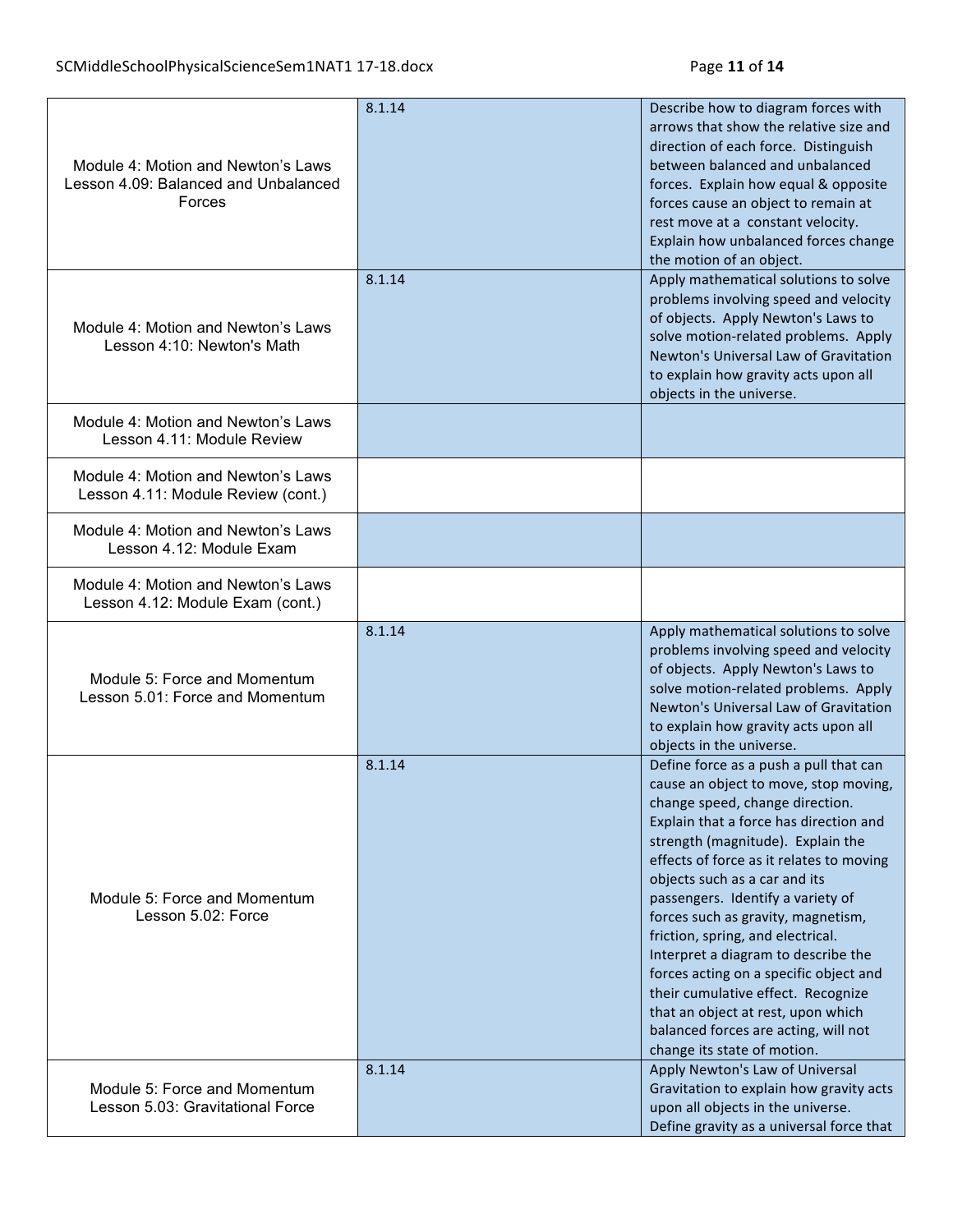|                                                                 |        | every mass exerts on every other<br>mass. Describe fundamental notions<br>of how scientists think gravity shaped<br>planets, stars, and solar systems.<br>Explain that the weight of objects<br>varies at different locations in the<br>universe, due to differences in<br>gravitational force; the mass of objects<br>remains constant.                                                                                                      |
|-----------------------------------------------------------------|--------|-----------------------------------------------------------------------------------------------------------------------------------------------------------------------------------------------------------------------------------------------------------------------------------------------------------------------------------------------------------------------------------------------------------------------------------------------|
| Module 5: Force and Momentum<br>Lesson 5.04: Friction           | 8.1.14 | Describe friction as a force that<br>opposes motion, makes it difficult fan<br>object to move across a surface.<br>Describe how everyday life provides<br>examples of how friction both helps<br>and hinders everything we do. Explain<br>how the amount of friction depends<br>on the surface type and the force<br>pressing two surfaces together.                                                                                          |
| Module 5: Force and Momentum<br>Lesson 5.05: Free Body Diagrams | 8.1.14 | Apply free-body diagrams to various<br>objects that have forces being applied<br>to them. Explain the relationship<br>between mass and acceleration in<br>Newton's 2nd Law. Use Newton's<br>laws & free-body diagrams to predict<br>the acceleration of a system.                                                                                                                                                                             |
| Module 5: Force and Momentum<br>Lesson 5.06: Buoyant Forces     | 8.1.14 | Apply the principle of buoyant force to<br>predict whether objects will float sink<br>in a fluid. Explain that an object floats<br>when its density is less than the<br>density of the fluid surrounding it.<br>Explain that the buoyant force on an<br>object is equal to the weight of the<br>fluid that the object displaces.                                                                                                              |
| Module 5: Force and Momentum<br>Lesson 5.07: Spring Force       | 8.1.14 | Apply spring force and elastic<br>properties data to find that strain is<br>proportional to stress. Define Hooke's<br>Law. Describe the properties of elastic<br>bodies. Distinguish between<br>extension (strain) and force of weight<br>Explain how changes in force may<br>affect the amount of extension<br>(stretch) in an elastic body.                                                                                                 |
| Module 5: Force and Momentum<br>Lesson 5.08: Momentum           | 8.1.14 | Compare and contrast the kinetic<br>energy and momentum of a moving<br>object. Define impulse and solve a<br>problem about impulse. Describe how<br>an object's momentum increases as its<br>mass and velocity increase.<br>Determine the momentum of an<br>object. Explain how an object's<br>momentum describes how difficult it is<br>to stop the object in motion. Explain<br>the difference between scalar quantity<br>and vectquantity. |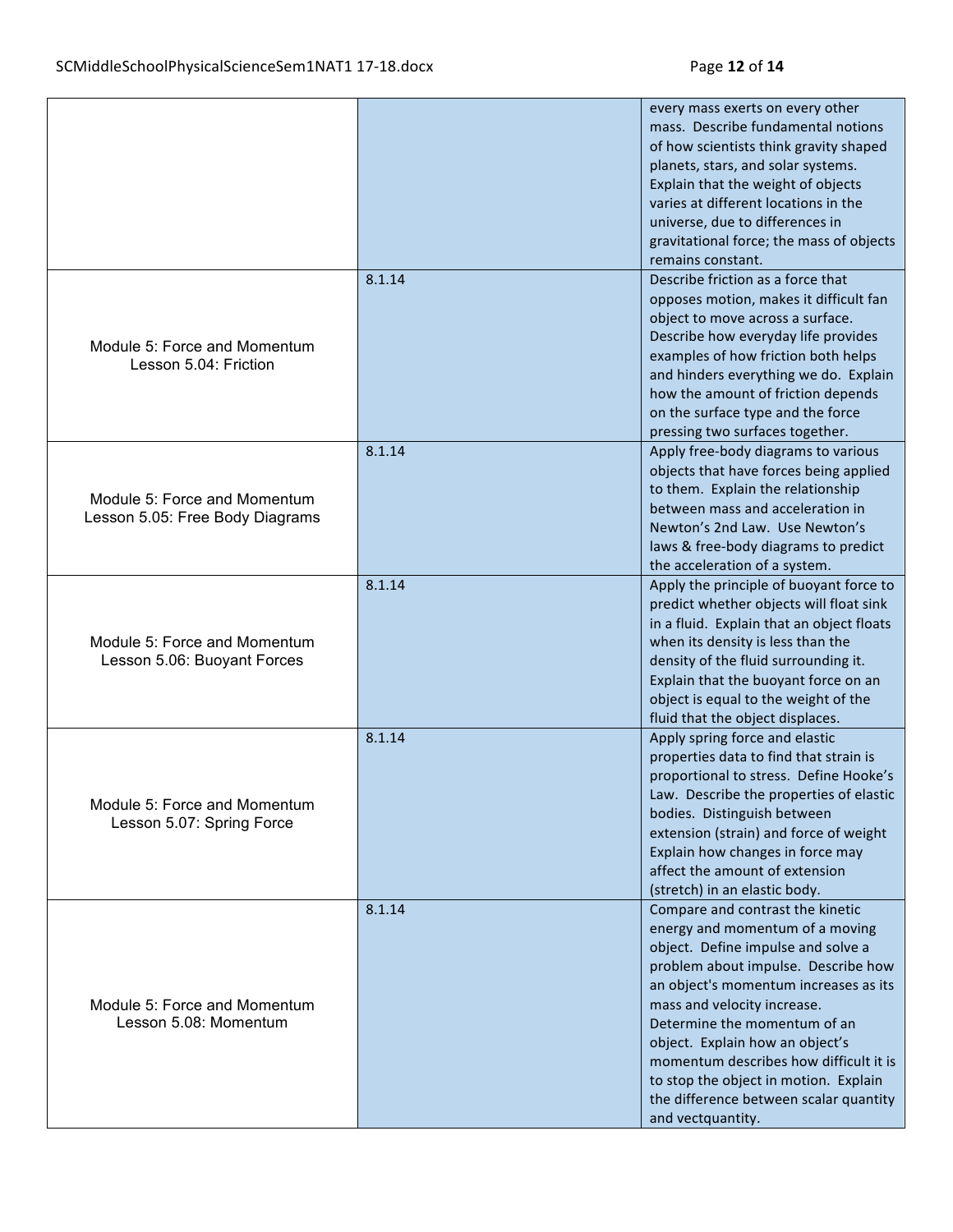| Your Choice<br>(Can use optional lab discussions)                                   |        |                                                                                                                                                                                                                                                                                                                                                                                                                     |
|-------------------------------------------------------------------------------------|--------|---------------------------------------------------------------------------------------------------------------------------------------------------------------------------------------------------------------------------------------------------------------------------------------------------------------------------------------------------------------------------------------------------------------------|
| Module 5: Force and Momentum<br>Lesson 5.09: Momentum and Newton's<br>Laws          | 8.1.14 | Compare and contrast the kinetic<br>energy and momentum of a moving<br>object. Describe how an object's<br>momentum increases as its mass and<br>velocity increase. Define impulse and<br>solve a problem about impulse.<br>Determine the momentum of an<br>object. Explain how an object's<br>momentum describes how difficult it is<br>to stop the object in motion.                                              |
| Module 5: Force and Momentum<br>Lesson 5.10: Momentum and Collisions                | 8.1.14 | Apply the law of the conservation of<br>momentum to solve problems<br>involving collisions. Describe and<br>apply the formula fmomentum<br>through mathematical word problems.<br>(TGA/ME)<br>Define impulse and solve a problem<br>about impulse. Determine the<br>momentum of an object. Predict the<br>outcomes of speed and collision<br>competitions between vehicles based<br>on the speed and momentum data. |
| Module 5: Force and Momentum<br>Lesson 5.11: Momentum and Collision<br>Math         | 8.1.14 | Apply the law of the conservation of<br>momentum to solve problems<br>involving collisions. Define impulse<br>and solve a problem about impulse.<br>Describe and apply the formula<br>fmomentum through mathematical<br>word problems. (TGA/ME)<br>Determine the momentum of an<br>object. Predict the outcomes of speed<br>and collision competitions between<br>vehicles based on the speed and<br>momentum data  |
| Module 5: Force and Momentum<br>Lesson 5.11: Momentum and Collision<br>Math (cont.) |        |                                                                                                                                                                                                                                                                                                                                                                                                                     |
| Module 5: Force and Momentum<br>Lesson 5.12: Module Review                          | 8.1.14 |                                                                                                                                                                                                                                                                                                                                                                                                                     |
| Module 5: Force and Momentum<br>Lesson 5.12: Module Review (cont.)                  |        |                                                                                                                                                                                                                                                                                                                                                                                                                     |
| Module 5: Force and Momentum<br>Lesson 5.13: Module Exam                            | 8.1.14 |                                                                                                                                                                                                                                                                                                                                                                                                                     |
| Module 5: Force and Momentum<br>Lesson 5.13: Module Exam (cont.)                    |        |                                                                                                                                                                                                                                                                                                                                                                                                                     |
| Module 5: Force and Momentum<br>Lesson 5.14: Portfolio                              |        |                                                                                                                                                                                                                                                                                                                                                                                                                     |